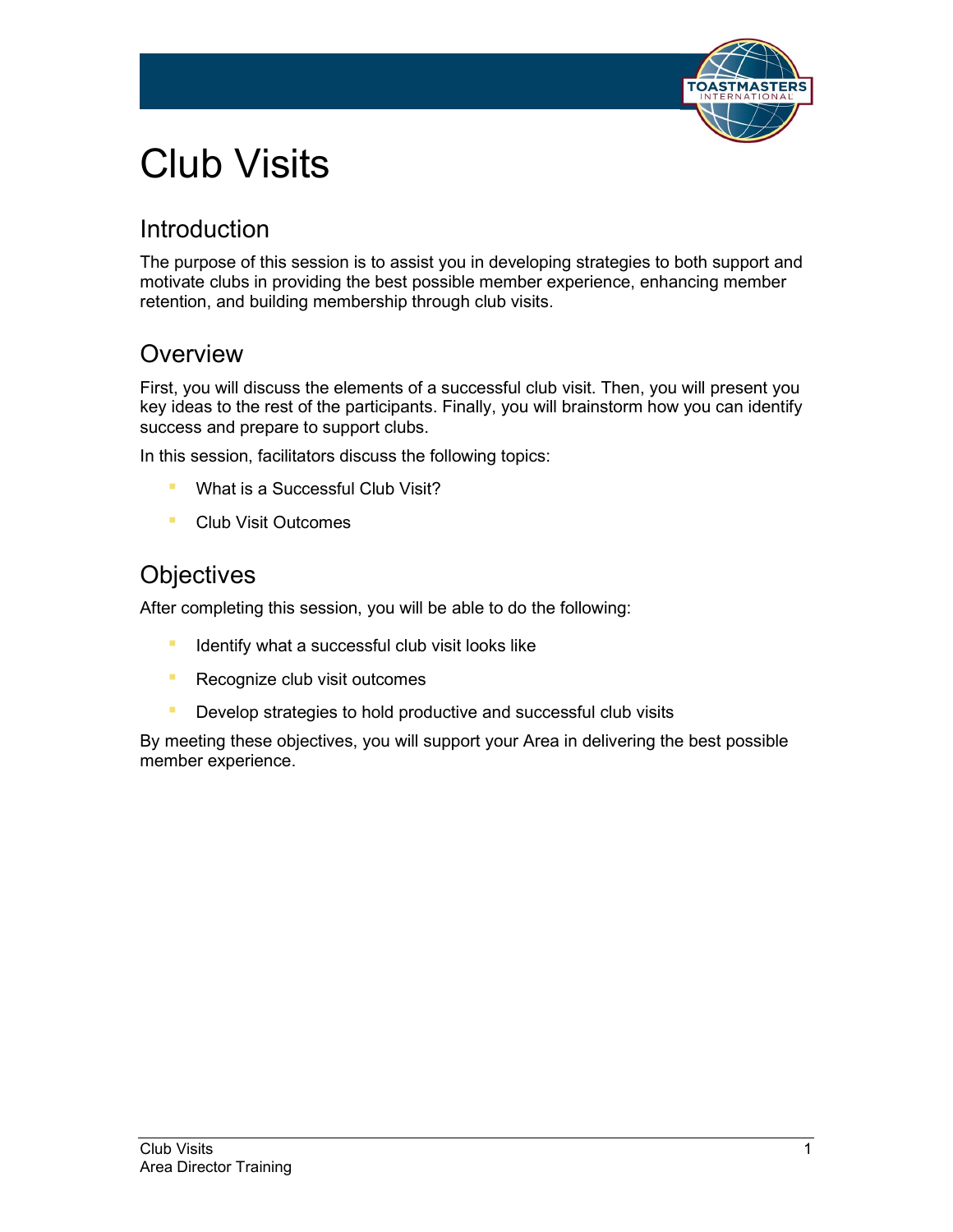# What is a Successful Club Visit?

#### Breakout Room Activity: Visits that Count (15 minutes)

Use the questions below to discuss what success looks like before, during, and after a club visit.

1. What guides, reports, and data should you review prior to visiting a club?

2. How do you build rapport with club officers? How does this process differ when working with corporate clubs compared to community clubs?

3. Consider club visits you have experienced. What was positive about those experiences? What was negative?

4. What are the follow-up tasks after a visit?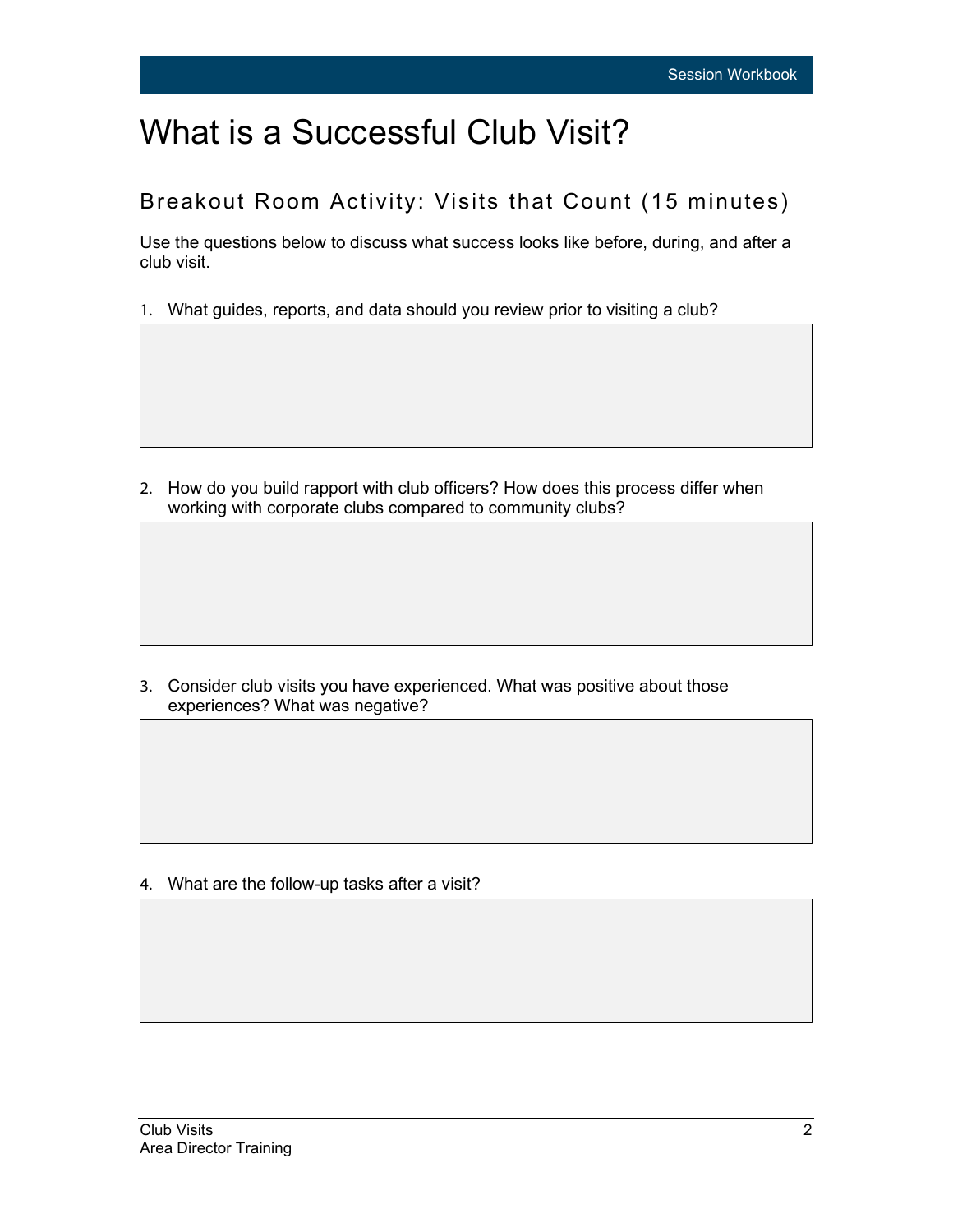# Club Visit Outcomes

#### Breakout Room Activity: Success and Support (25 minutes)

Brainstorm common challenges that you would expect clubs to face during your term. For each of these challenges, brainstorm what resources and support that you can offer a club facing those challenges.

Common Club Challenges Resources for Support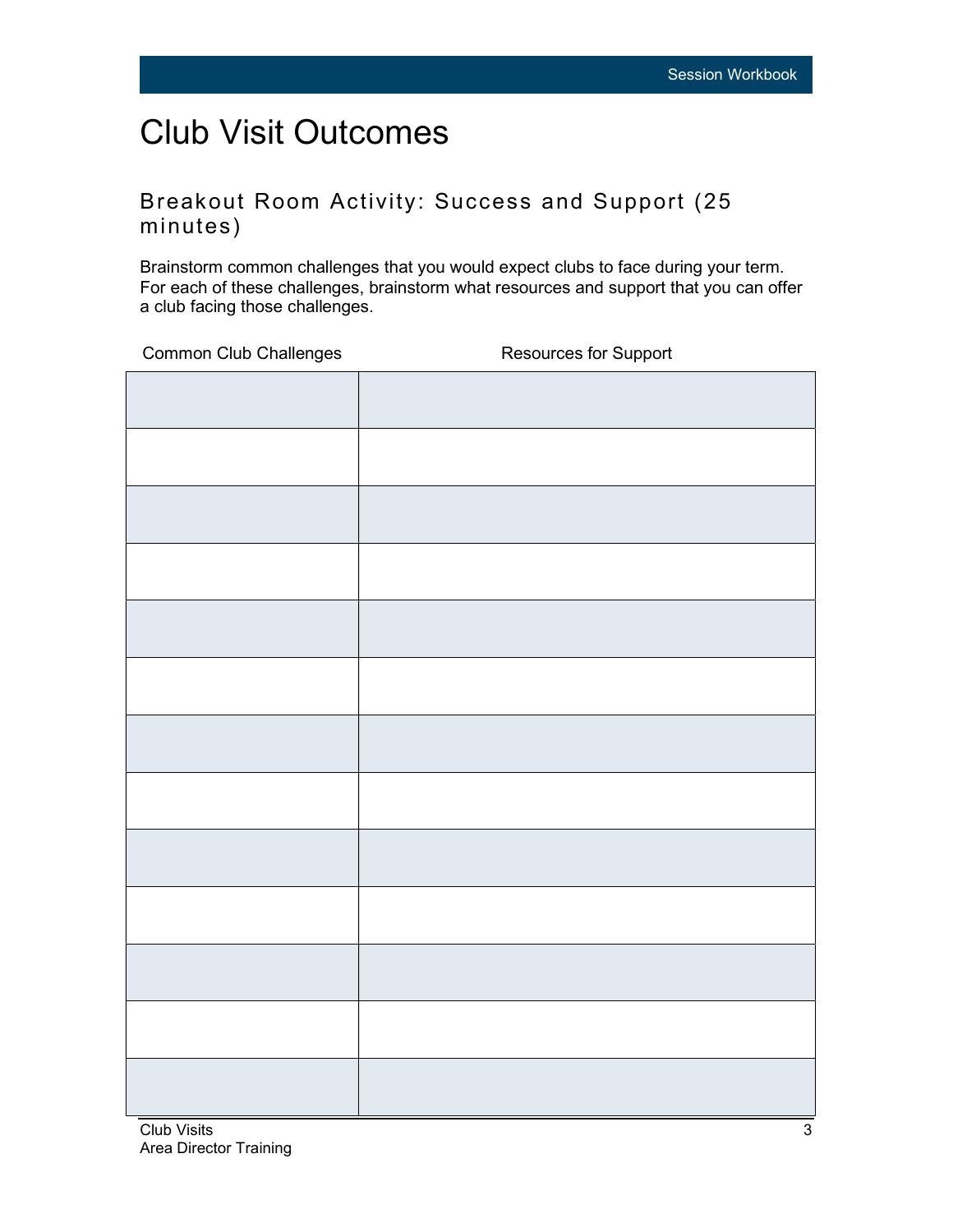## **Resources**

#### Toastmaster Magazine

[Shine as an Area Director](https://www.toastmasters.org/magazine/magazine-issues/2020/oct/area-council-meetings)

#### Other Resources

[Area Director's Club Visit Report](https://www.toastmasters.org/resources/area-directors-club-visit-report-1471) [Serving Clubs Through Visits](https://toastmasterscdn.azureedge.net/medias/files/department-documents/club-documents/219-serving-clubs-through-visits-a-guide-for-area-directors.pdf)  [Moments of Truth](http://www.toastmasters.org/290) [Distinguished Club Program and Club Success Plan](https://www.toastmasters.org/resources/distinguished-club-program-and-club-success-plan-english)  [District Leader Handbook](https://www.toastmasters.org/-/media/files/department-documents/district-documents/222-district-leadership-handbook.ashx)